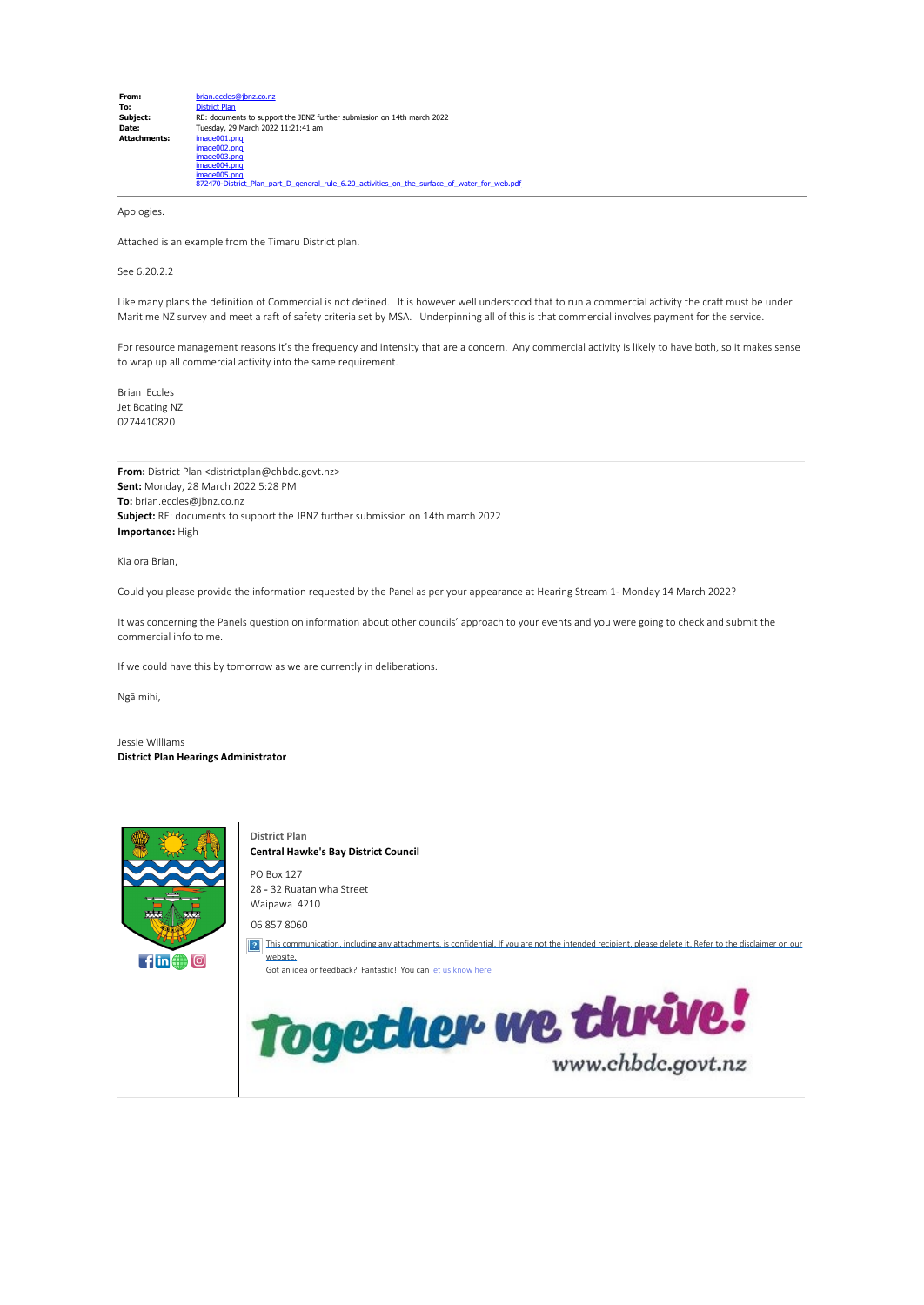

# **6 GENERAL RULE**

## **6.20 ACTIVITIES ON THE SURFACE OF WATER**

**6.20.1 ISSUES, OBJECTIVES, POLICIES AND METHODS**

See Part B(2) and (3).

**6.20.2 RULES FOR ACTIVITIES ON THE SURFACE OF WATER**

### **6.20.2.1 PERMITTED ACTIVITIES**

The following are permitted activities on the surface of water in rivers:

#### (1) **All Rivers**

The use of motorised craft, at any time of year, where involved in search and rescue, scientific research, or resource management monitoring.

(2) The use of non motorised craft, at any time of year, except where used as a commercial activity.

### (3) **Opihi River**

- (a) The use of motorised craft by the New Zealand Jet Boat Association for up to two family day events on the Opihi River between the State Highway 1 Bridge and the confluence of the Opihi and Opuha Rivers within the period September to February (inclusive) conducted between 10.00am and 3.00pm when the river flow measured at the State Highway 1 Bridge exceeds 30 cumecs.
- (b) The use of motorised craft on the waters of the estuarine lagoon area of the Opihi River at speeds not exceeding 5 knots.
- (c) Up to one jet sprint event conducted by the New Zealand Jet Boat Association outside but adjacent to the mainstream of the Opihi River, of up to two days duration in September of any one year.

### (4) **Rangitata River**

The use of motorised craft on the Rangitata River at any time other than above Red Rocks also known as Turn Again Bend (NZMS 260, Sheet J36, Grid Reference 515208) between March and July (inclusive), or where used as part of a commercial activity.